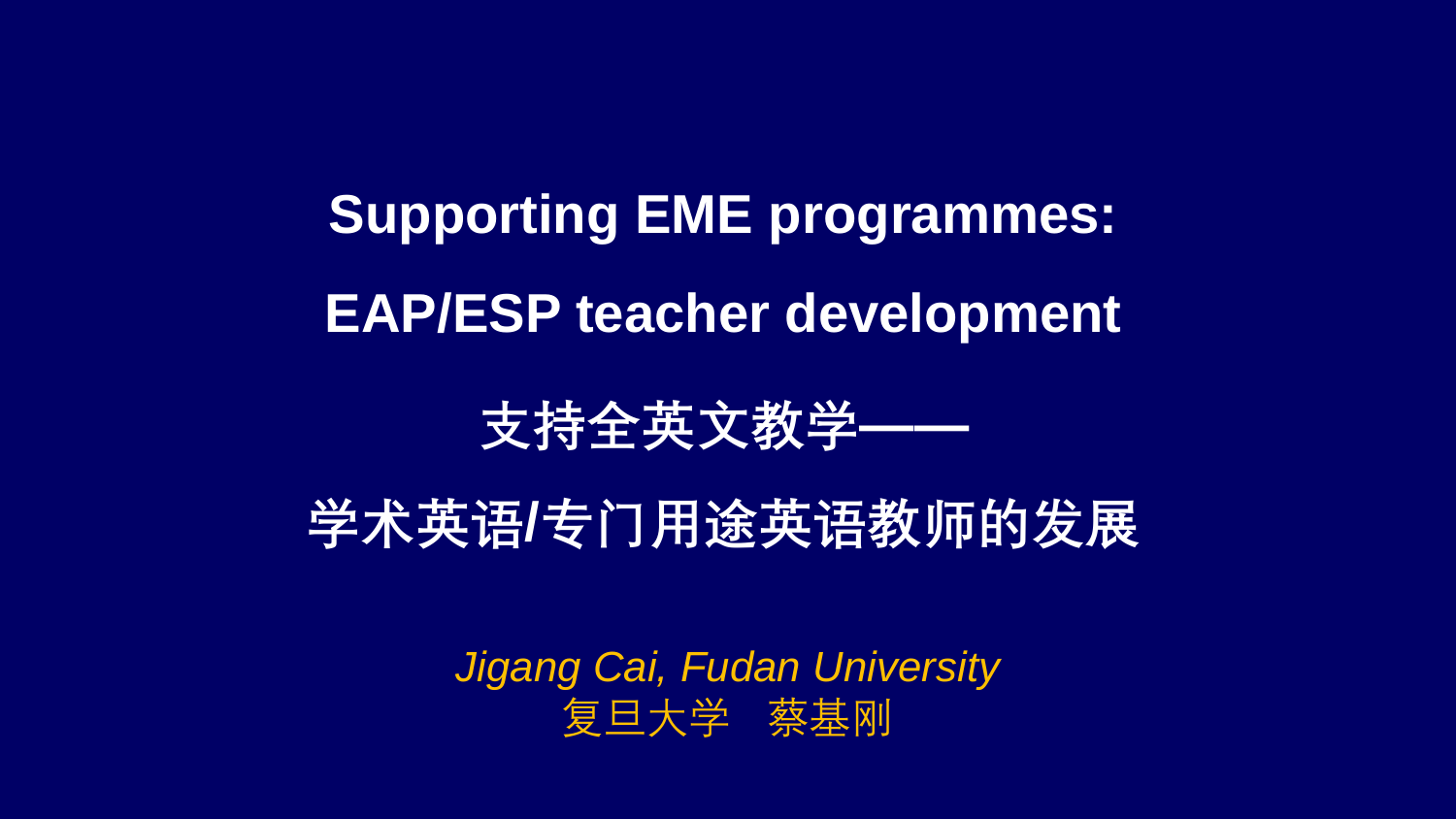

1.New problems with EME 全英文教育面临的新问题 2.Problems with EAP instruction 学术英语教学面临的问题 3.Developing EAP teachers' abilities 促进学术英语教师能力的提升 4.Thoughts on strengthening EM research and collaboration 关于加强全英文课程研究与合作的若干见解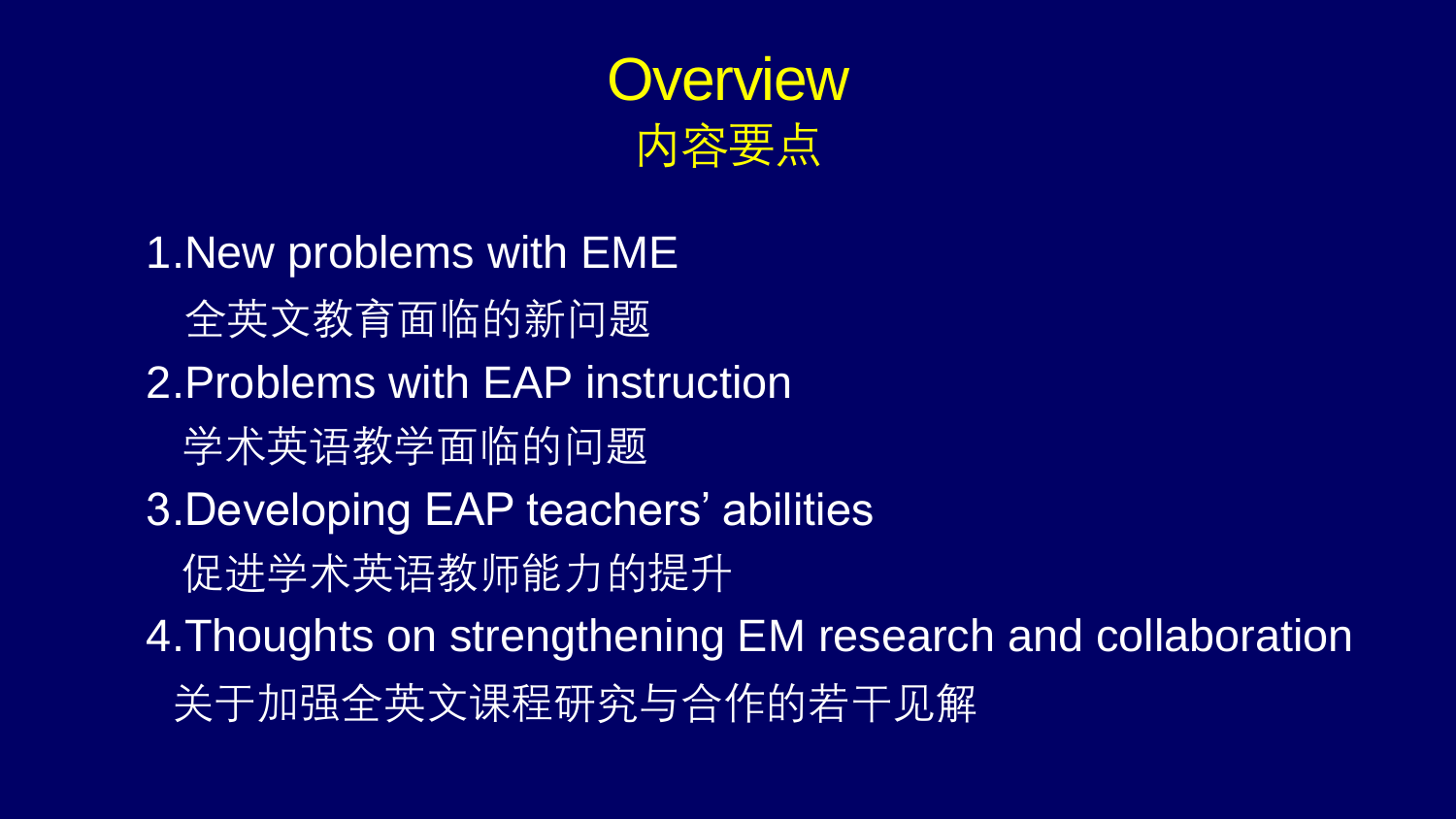# **1. New problems with EME 全英文教育面临的新问题**

- Whether EME could achieve its designed effects depends on English proficiency of students. A recent questionnaire and interview reveal some new problems.
	- 全英文教育能否实现其既定效果,取决于学生的英语语言能力。最新的一项问 卷与访谈调研指出了其面临的新问题。
- We presumed in the survey :
	- EME could effectively help students 1) to acquire disciplinary knowledge, 2) to stay current with the development of their fields by accessing the latest information, and 3) to exchange research with their international colleagues.
- 我们认为:
	- 全英文教育能有效帮助学生:1)获取专业知识;2)通过了解最新信息,掌 握专业领域的最新动态;3)与国际同行进行学术交流。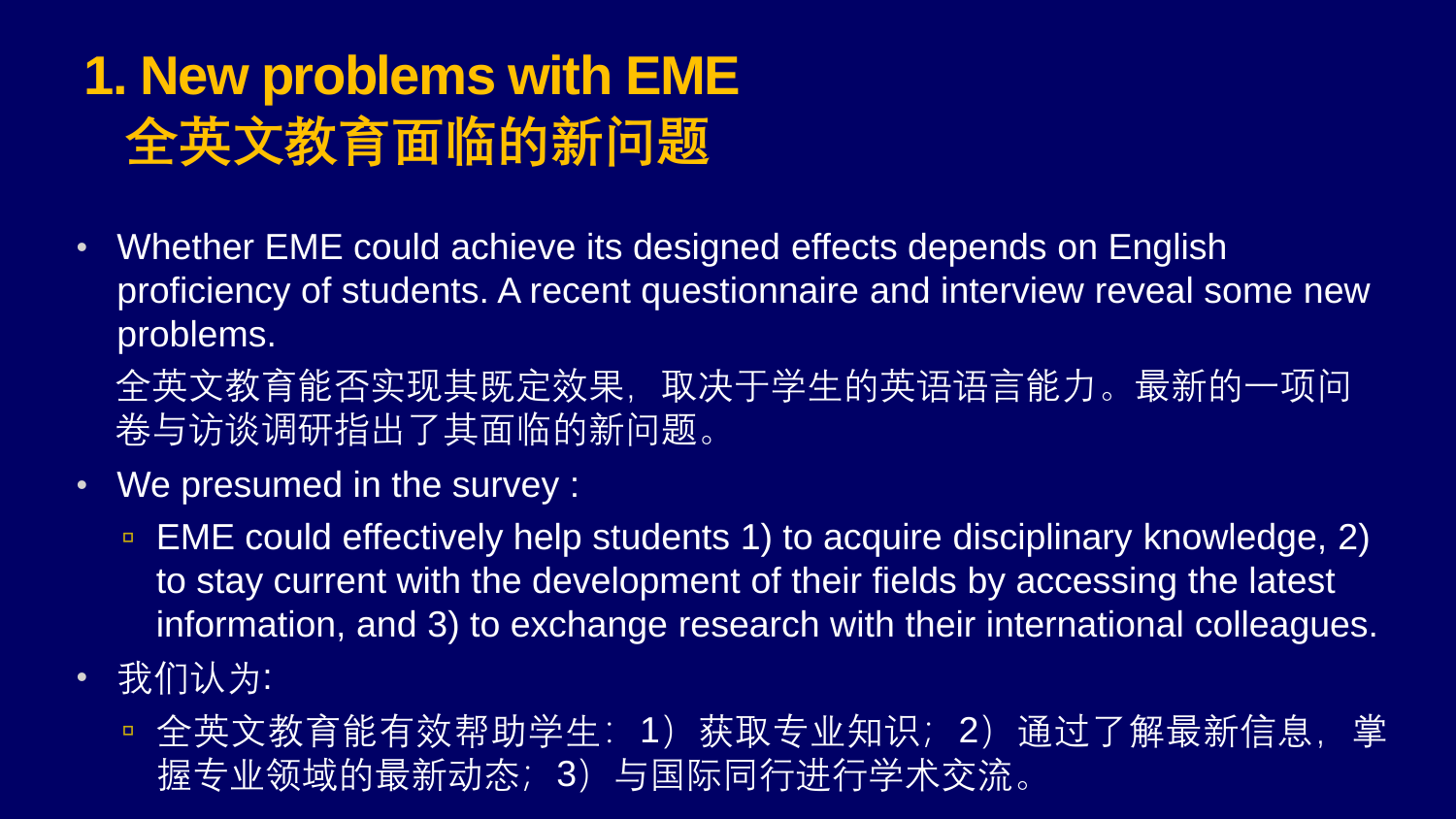• But the results show that 但该项调查发现:

Only 18 % students read their disciplinary journal articles. All knowledge comes from the class lectures and textbooks.

仅有18%的学生能阅读各自学科的期刊论文,其所有知识 均源自课堂授课 和教材。

More than 50% might spend a whole day reading a research article and have to give up accordingly.

超过50%的学生可能会花一整天时间阅读一篇研究论文,此后便不再继续下 去。

**-46% can't figure out the figures and tables.** 

46%的学生无法理解文献中的数据和表格。

■80% never try to write a research article. 80%的学生从未尝试过撰写研究论文。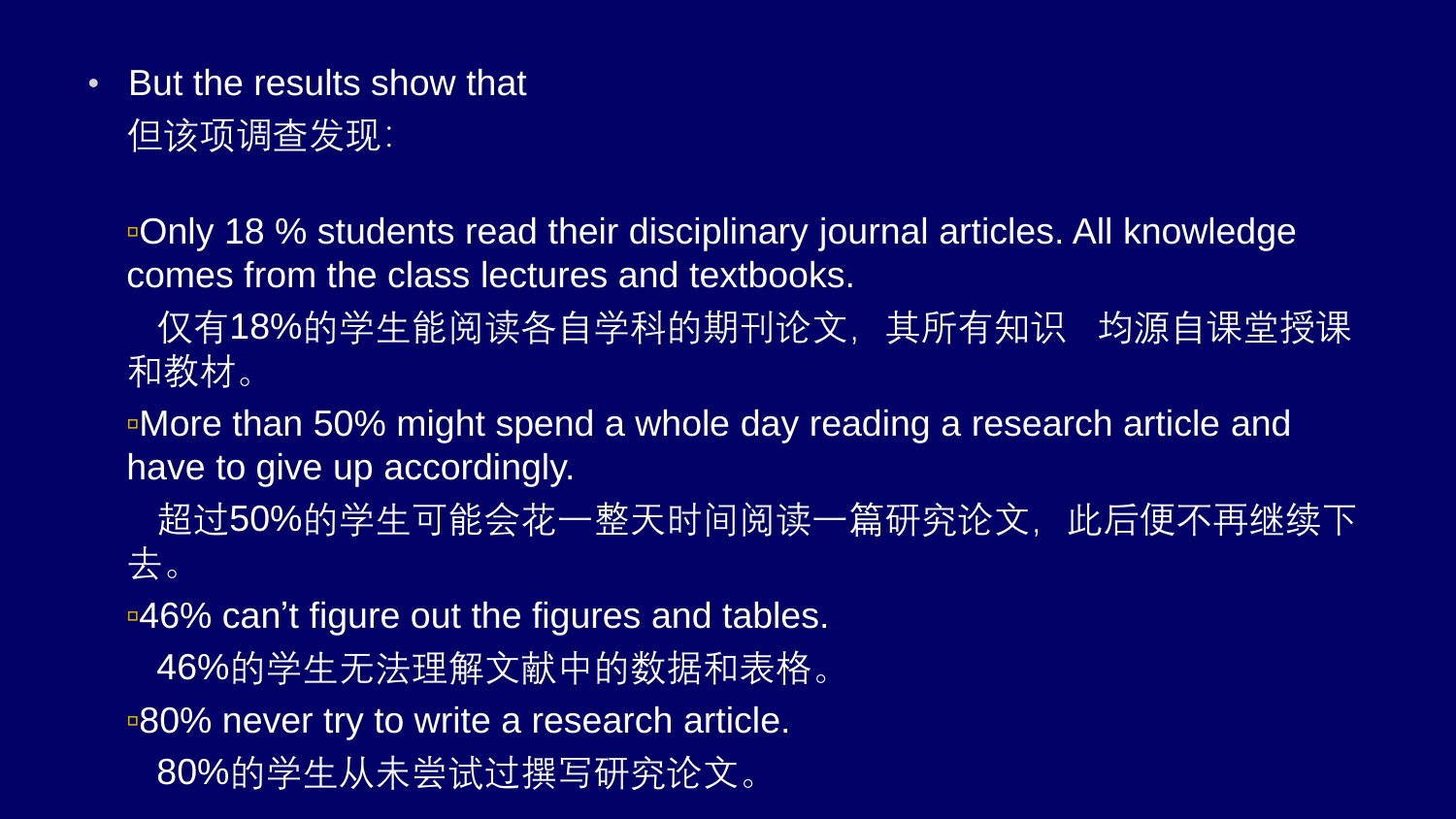• Students' problems are confirmed by their subject teachers. 学科老师也证实了学生中存在的问题。

- English proficiency of students has now markedly improved and they could keep up with my lecture and could understand the textbook.However, their written assignments are poor. They seldom cite ideas from literature to support their view. (ST#3)
- 学生的英语语言能力明显提升,他们现在能跟上我的课程,也能 理解教材内容。但是,学生书面作业的完成情况并不理想,他们 很少能引用文献中的观点来佐证自己的想法。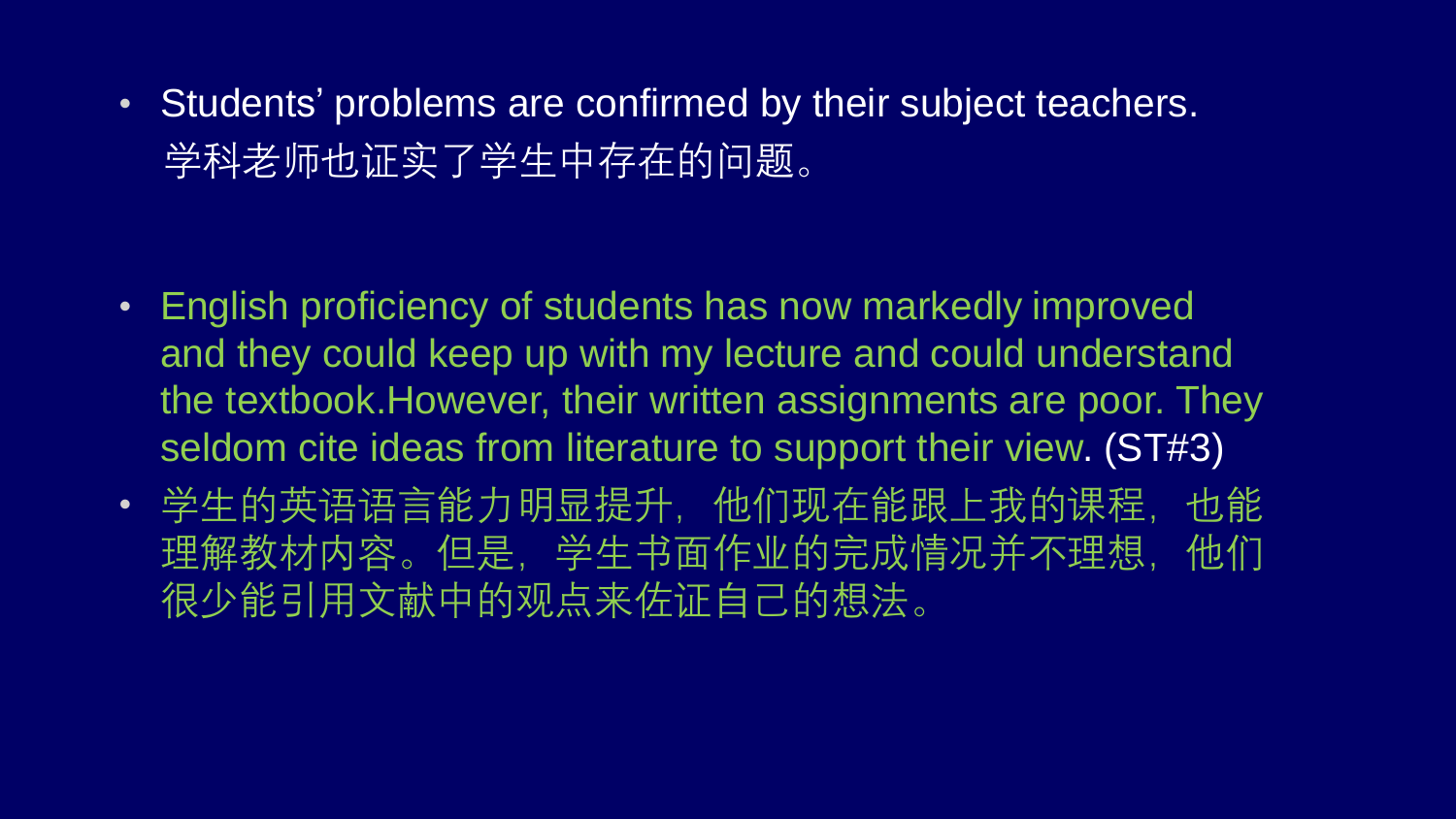• Our interview with EME teachers reveal the findings. 通过与全英文课程教师进行访谈,我们发现:

1) Students lack adequate ability to read their disciplinary specific journal articles.

学生缺乏足够的能力来帮助他们阅读其学科的期刊论文。

2) Students could not finish their written assignments which follow academic conventions such as the use literature to support their arguments.

学生无法按照学术写作惯例完成书面作业, 例如利用文献佐证自己的 论点。

3) Students lack discipline-specific communication skills, especially productive skills。

学生缺乏各自学科领域的沟通技能,尤其是表达技能。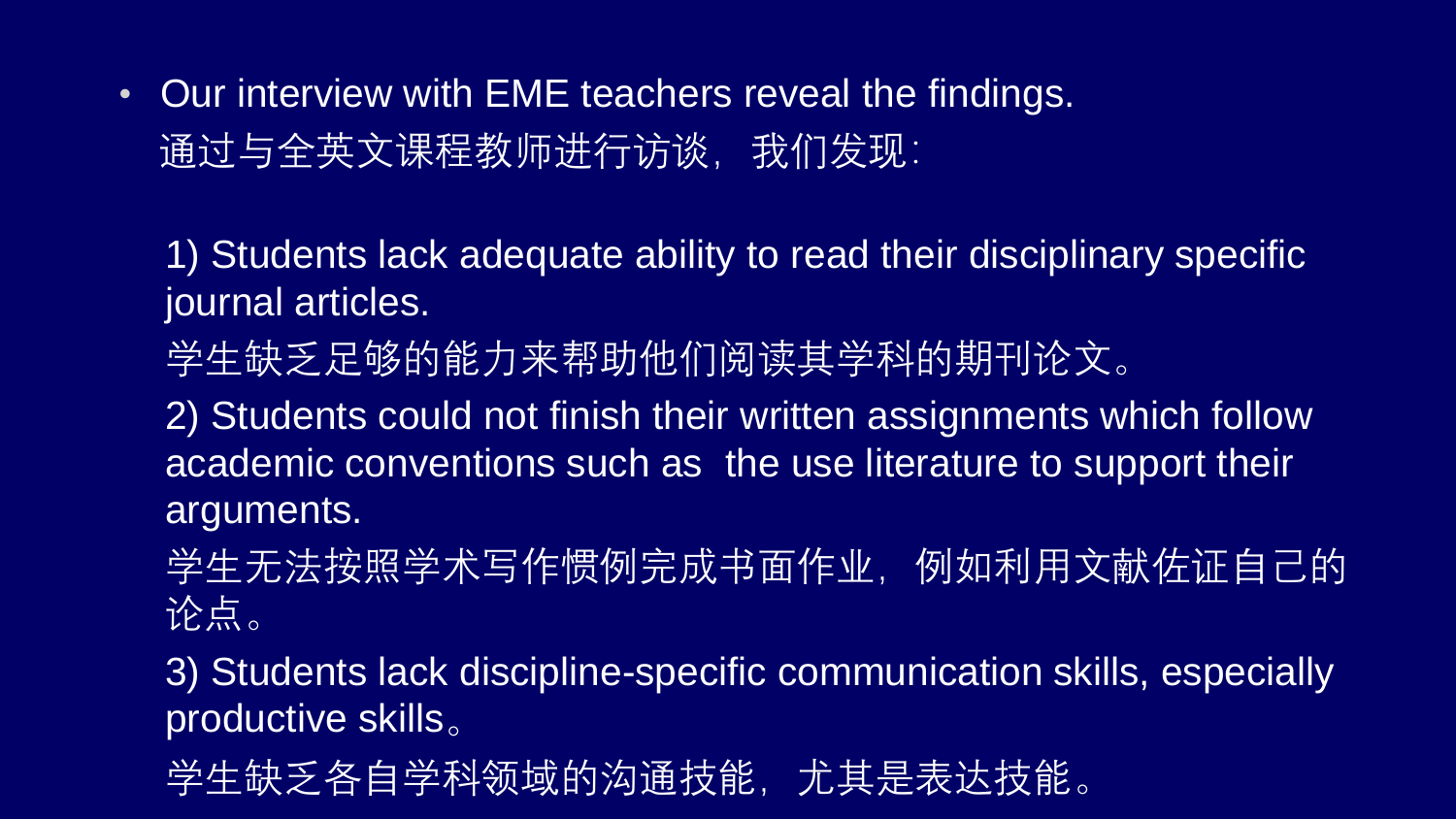### **2. The problem with EAP instruction 学术英语教学面临的问题**

• Although a paradigm shift in tertiary English teaching from General English to EAP has been implemented in Shanghai as well as the whole nation, the situation is not encouraging.

虽然上海市乃至全国范围内的高校都已开始实施从通用英语教 学向学术英语教学的转变,但是发展情况不容乐观。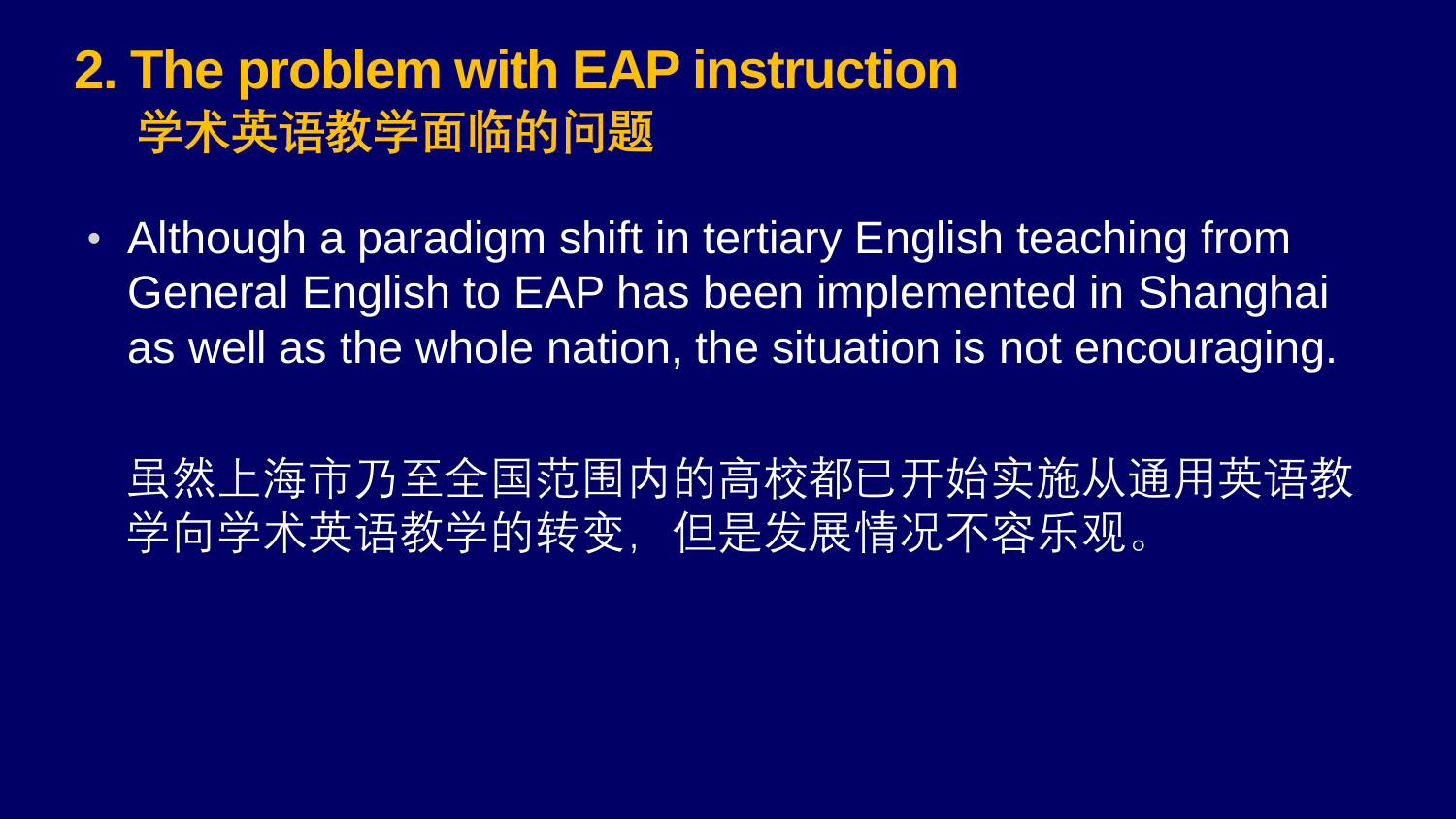- EAP is concerned with the "study skills in English which are required for study purposes in formal education systems (ETIC,1975). 学术英语的目的是培养学生"在正规教育体系下使用英语进行专业学习的必要 技能" 。 (ETIC,1975).
- English for general academic purposes (EGAP) : "the teaching of the skills and language that are common to all disciplines". 通用学术英语( EGAP)的目的是"使学生掌握通用于所有专业的英语技能"。
- English for specific academic purposes (ESAP) : "the teaching of the features that distinguish one discipline from others" (Dudley-Evans & St John, 1998, p, 41). 专门学术用途英语(ESAP) 的目的是"使学生具备各自学科所特有的专业英 语技能"。 (杜德利-埃文斯、圣约翰,1998. 第41页。)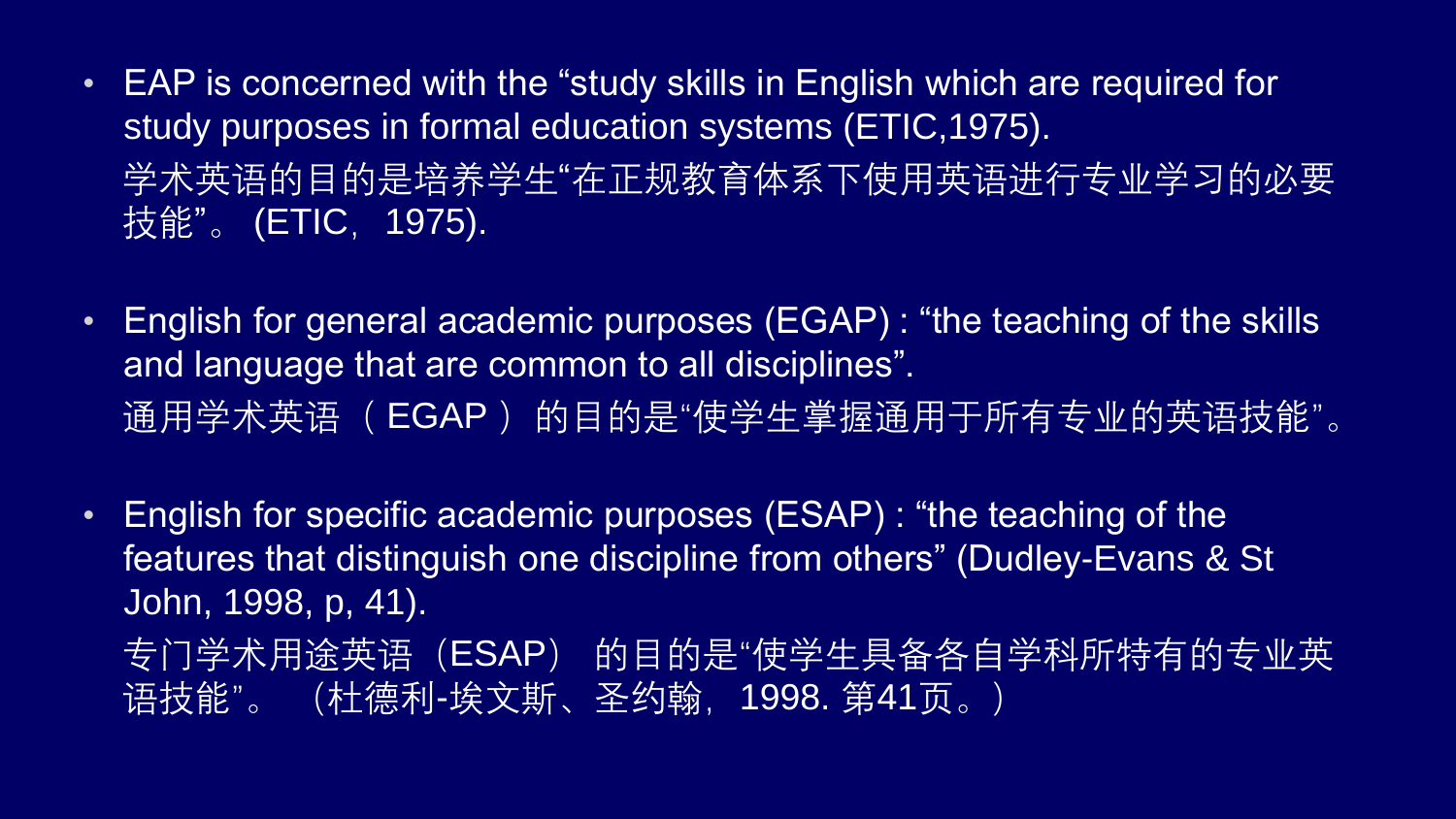- Numerous studies indicate that teaching study skills alone will not naturally lead to the ability of doing discipline-specific tasks e.g. handling EME challenges (Hyland,2011)
	- 大量研究表明, 仅仅培养学生的学习技能并不一 定能提高他们完成特定学 科任务的能力,例如应对全英文教育所带来的挑战。(海兰德, 2011)
- A questionnaire with EAP teachers shows almost 85% EAP teachers adopt wide-angle approach, teaching some general skills of listening, speaking, reading and writing.
	- 一项针对学术英语教师的调查问卷显示,约85%的学术英语教师采用更通 用的英语教学方法,仅仅提高学生听说读写的通用技能。
- Few teachers use genre skills to teach discipline-specific English. 极少有教师采用基于专业背景的教学技巧,以进行学科专业英语的教授。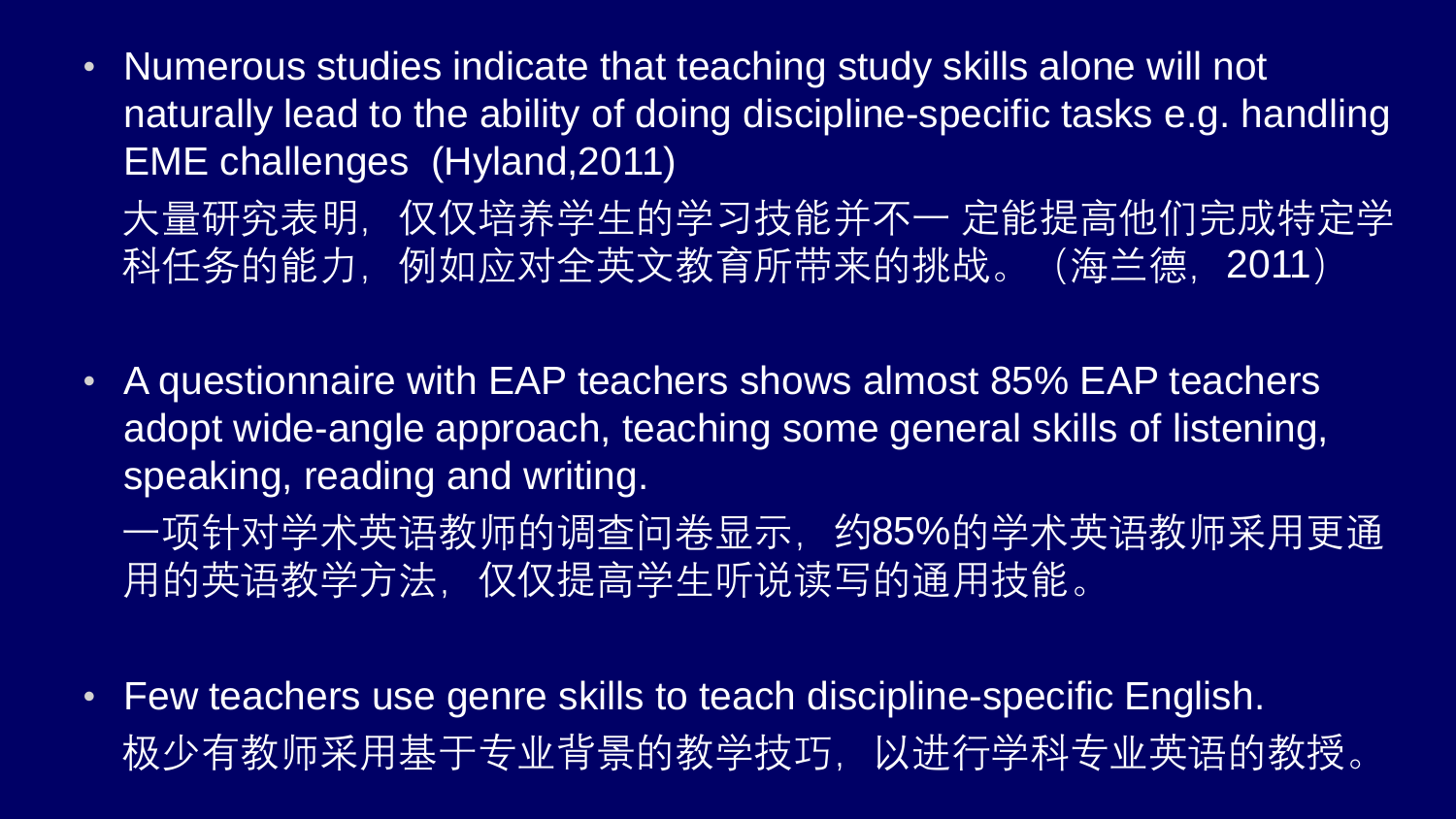- Textural skills: skills which help learners to analyze and master the structure of a research article and the moves/steps of each section(e.g. Introduction, Methods, Results and Discussion)
	- 语篇分析技能:帮助学习者分析并掌握某篇学术论文的结构以及文章各部分(如 引言、研究方法、研究结果及讨论)要点或步骤的能力。
- Lexico-grammatical skills: skills which enable learners to identify linguistic features appropriate to each move/step such as reporting verbs, signal words, sentence templates and lexical bundles. 词汇语法感知技能:帮助学习者区分每一要点或步骤相应的语言特点的技能,这 些语言特点包括转述动词、标志词、句型模板、词串等。
- Metadiscourse skills: skills which need students to analyze discipline-specific citation practices, attitude markers, cohesive devise, self-mention and hedges. 元话语技能:帮助学生分析特定学科的文献引用惯例、态度标记语、衔接方式、 自我指称以及模糊限制语的能力。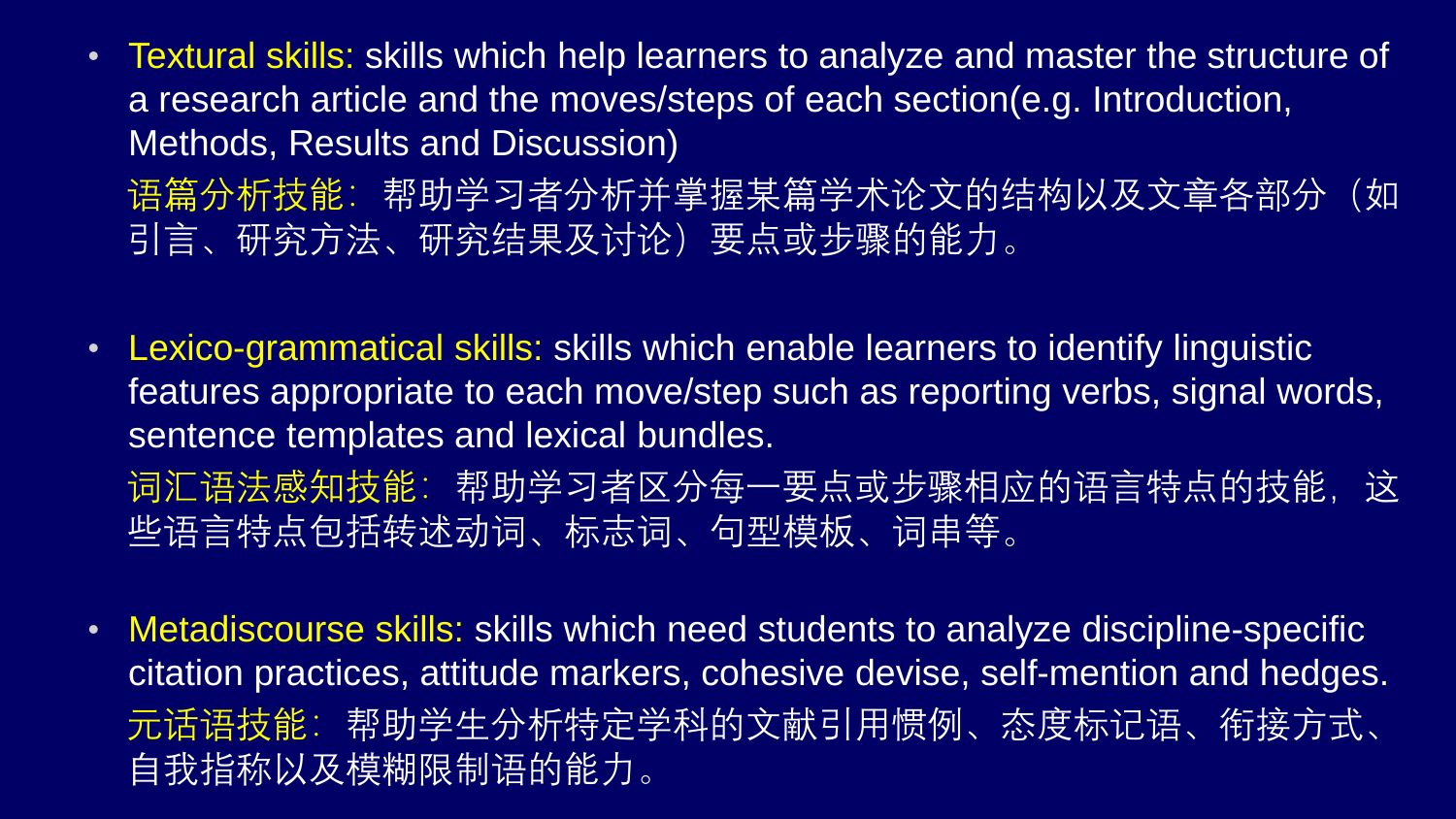## **3. Developing EAP teachers' abilities 促进学术英语教师能力的提升**

The interview reveals that the majority of teachers are afraid of discipline-specific EAP. They prefer to teach skills appropriate to the content across disciplines.

该访谈调查发现,大多数教师对各自学科的学术英语抱有畏惧心 理。他们更喜欢培养学生通用于多学科的英语技能。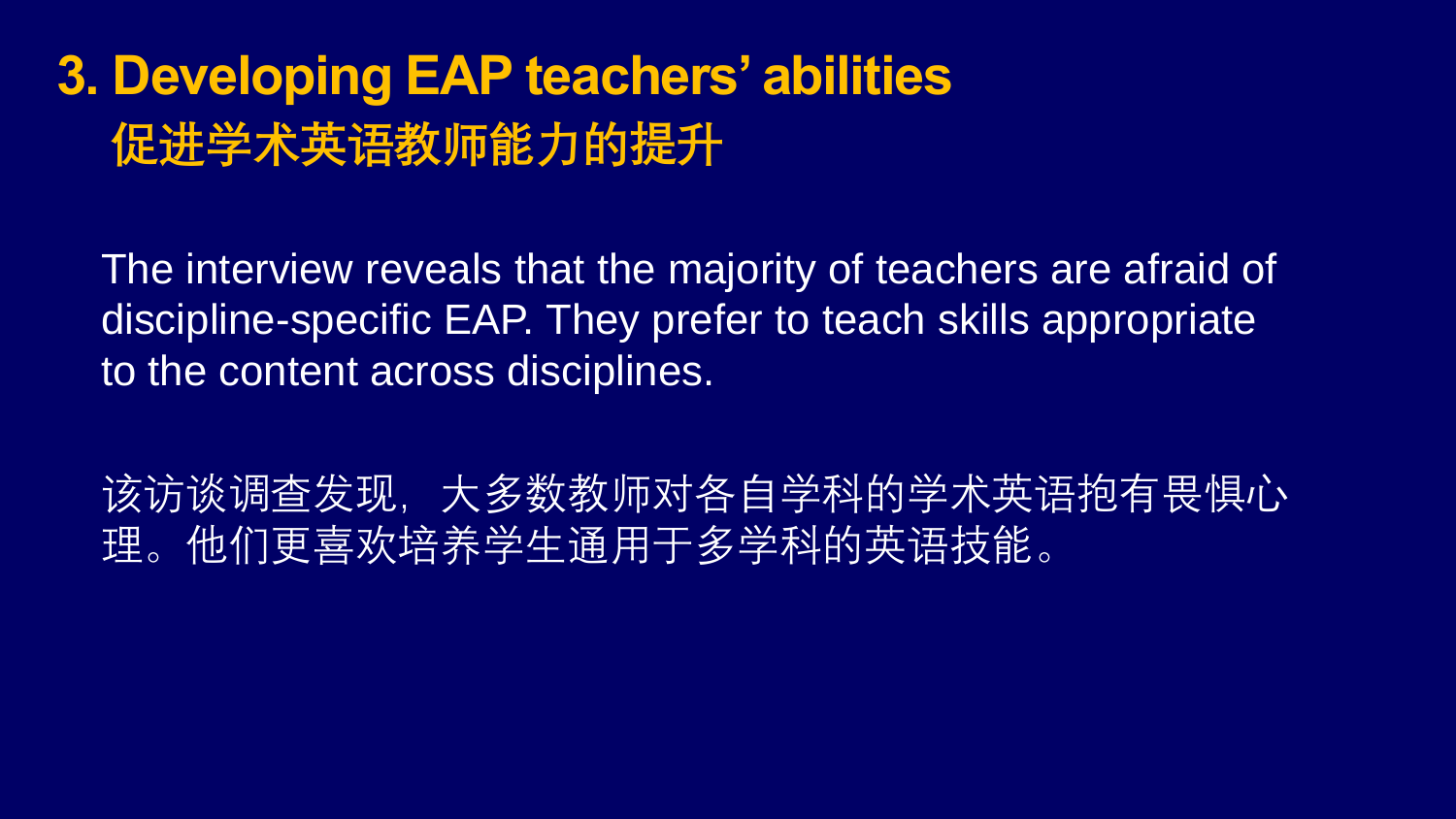Two strategies we adopt 为此,我们采用以下两种策略:

1) Create needs and force EAP teachers to reorient their courses and teach ESAP skills.

创造需求,迫使学术英语教师对课程进行重新定位,教授专门学术用途英语技能。

- The International Collegiate Conference (ICC) 大学生国际学术研讨会 (ICC)
- The 5 Minute Research Presentation (5MRP) 5分钟科研英语演讲比赛 (5MRP)
- Both events need the participants to review literature to find a problem/gap, to design the methods and collect data, to report their findings and discuss the implications. 上述两项活动均要求参与者通过研究专业文献, 发现问题, 设计方 法,收集数据,并汇报各自的发现,探讨其中蕴含的意义。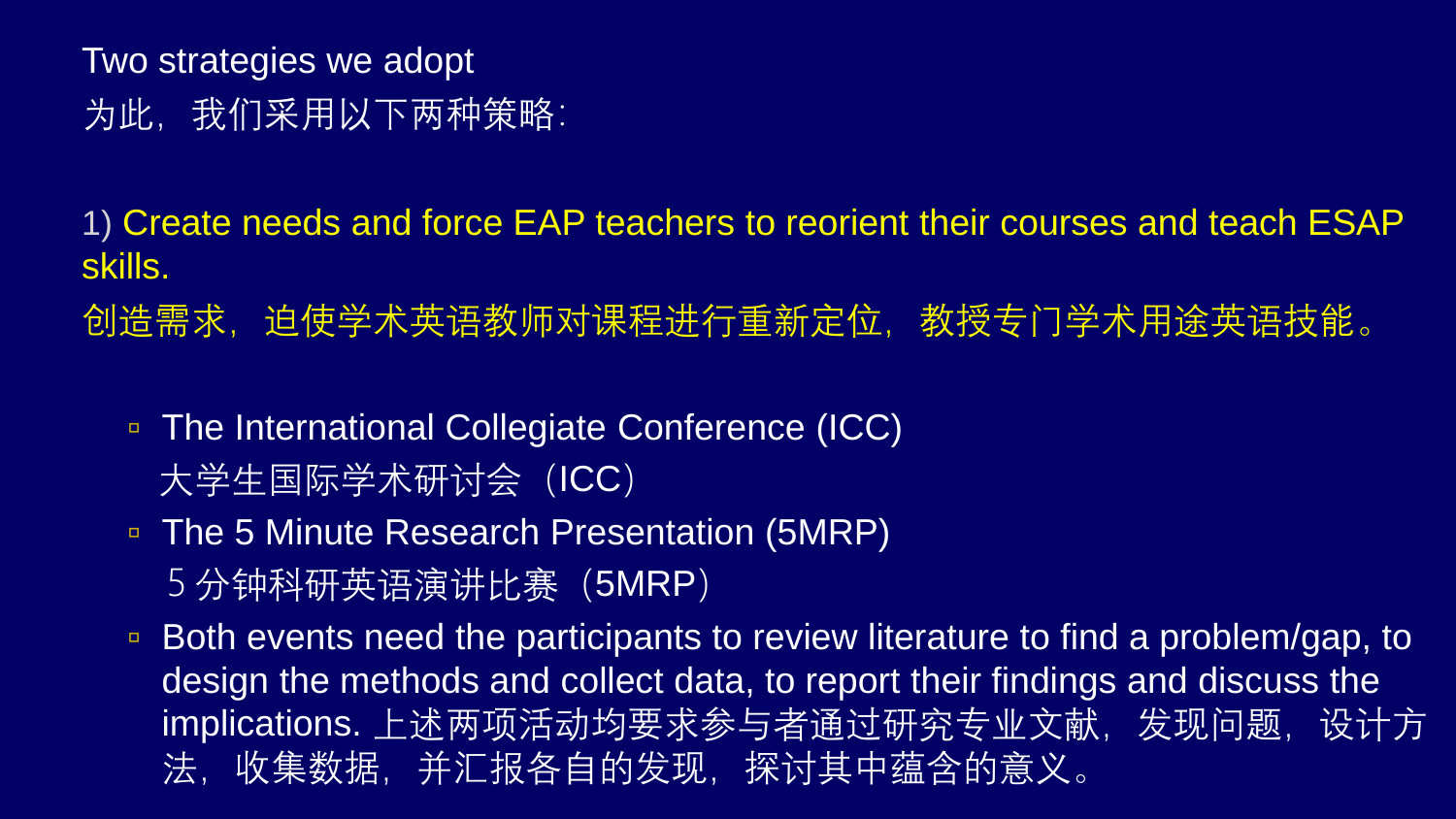**Benefits** 实施成效

> The process actually 此举能够:

1) enhances students' ability of using English for disciplinary studies 提高学生使用英语进行学科研究的能力。 **2) forces** their EAP teachers to adapt their lectures to students' needs **迫使**教师调整课程内容,以满足学生需求。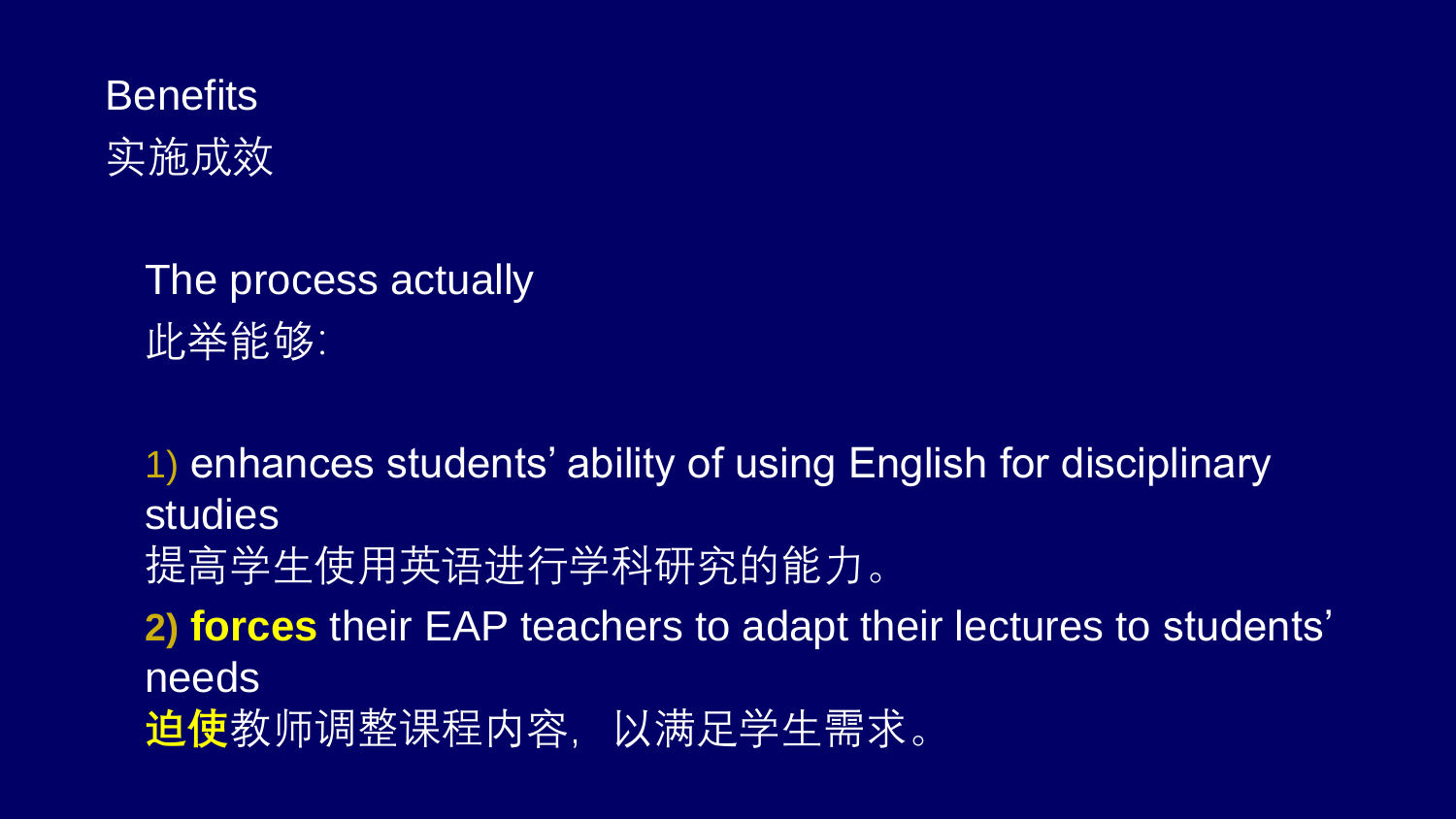#### 2) Organize different kinds of activities to promote EAP teacher development.

### 开展不同种类的活动,提升学术英语教师的能力。

- ① EAP conferences annually, inviting international EAP scholars (with the help of BC and BALEAP)to deliver lectures and offer in-service training courses, 学术英语会议每年都会邀请学术英语领域的学者举办讲座,并开设了许多进修班。
- ② EAP open/demonstration classes so that novice EAP instructors could share teaching experience with each other, 开设学术英语公开课/示范课,以帮助学术英语新手教师和其他人分享教学经验。
- ③ The nationwide contests for designing EAP course syllabuses and 组织全国范围的学术英语课程教学大纲设计比赛
- ④ Annual EAP teacher workshops for teaching students to write research articles for international publication 每年组织教师工作坊,提高教师指导学生撰写国际期刊论文的能力